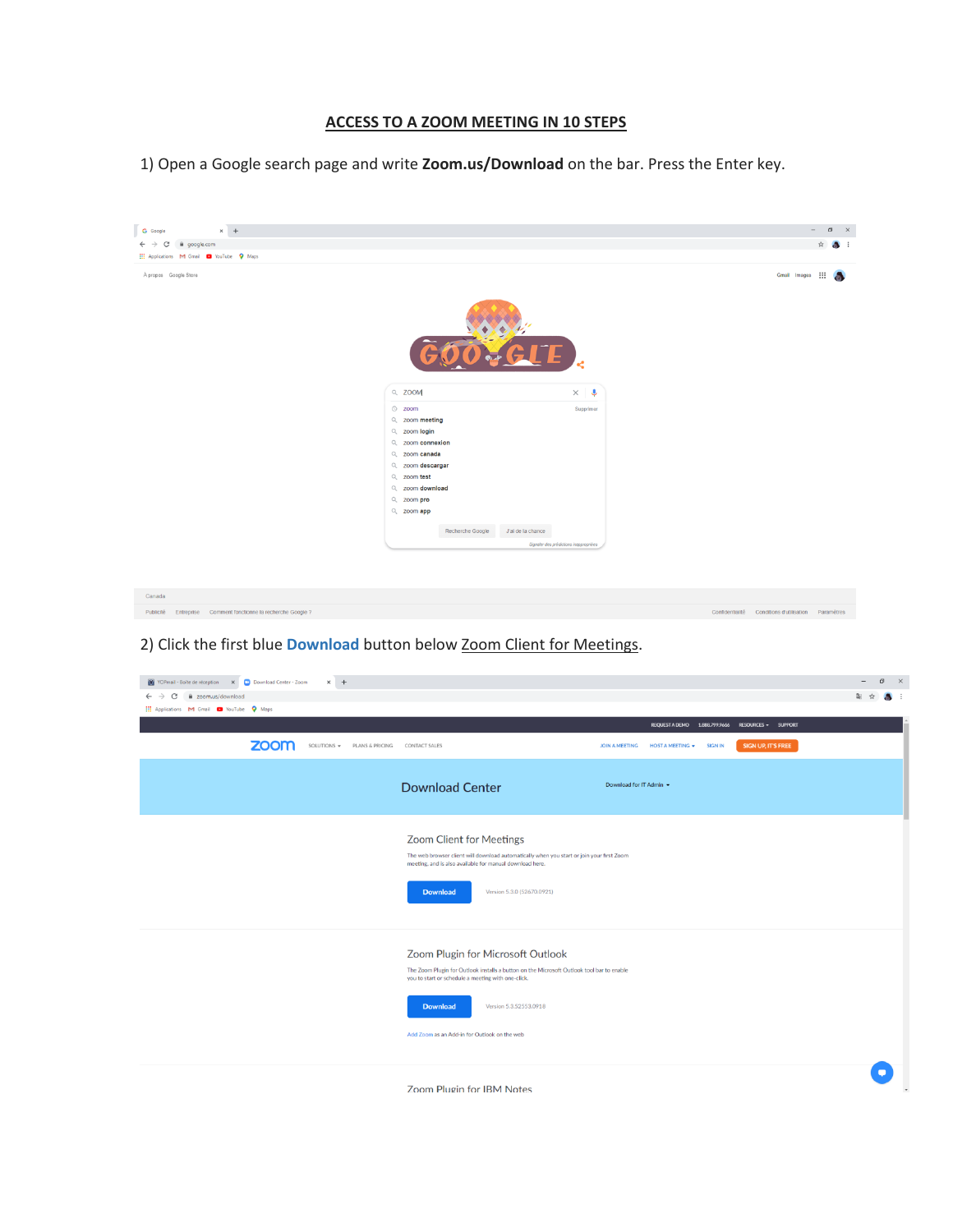3) A file has started to download. Depending on your browser, it will just appear at the bottom left or top right of your screen. It is called Zoominstaller.exe. You can click on it.

| Y YOPmail - Boite de réception X Download Center - Zoom<br>C<br>a zoom.us/download<br>$\leftarrow$<br>$\rightarrow$ | $\times$ +                                |                                                                                                                                                                                                                                    |                         |                                                                              |                           | $\sim$<br>副 ☆   | $\sigma$<br>$\mathsf{X}$ |
|---------------------------------------------------------------------------------------------------------------------|-------------------------------------------|------------------------------------------------------------------------------------------------------------------------------------------------------------------------------------------------------------------------------------|-------------------------|------------------------------------------------------------------------------|---------------------------|-----------------|--------------------------|
| Applications M Gmail @ YouTube Q Maps                                                                               |                                           |                                                                                                                                                                                                                                    |                         |                                                                              |                           |                 |                          |
| zoom                                                                                                                | SOLUTIONS - PLANS & PRICING CONTACT SALES |                                                                                                                                                                                                                                    | JOIN A MEETING          | REQUESTA DEMO 1.888.799.9666 RESOURCES = SUPPORT<br>HOST A MEETING . SIGN IN | <b>SIGN UP, IT'S FREE</b> |                 |                          |
|                                                                                                                     |                                           | <b>Download Center</b>                                                                                                                                                                                                             | Download for IT Admin + |                                                                              |                           |                 |                          |
|                                                                                                                     |                                           | Zoom Client for Meetings<br>The web browser client will download automatically when you start or join your first Zoom<br>meeting, and is also available for manual download here.<br>Version 5.3.0 (52670.0921)<br><b>Download</b> |                         |                                                                              |                           |                 |                          |
|                                                                                                                     |                                           | Zoom Plugin for Microsoft Outlook<br>The Zoom Plugin for Outlook installs a button on the Microsoft Outlook tool bar to enable<br>you to start or schedule a meeting with one-click.<br>Version 5.3.52553.0918<br><b>Download</b>  |                         |                                                                              |                           |                 |                          |
|                                                                                                                     |                                           | Add Zoom as an Add-in for Outlook on the web                                                                                                                                                                                       |                         |                                                                              |                           |                 |                          |
| $\Box$ Zoominstaller (1).exe $\land$                                                                                |                                           |                                                                                                                                                                                                                                    |                         |                                                                              |                           | Tout afficher X |                          |

4) A Zoom Installer window will normally open in the middle of your screen. Wait for the download bar to reach 100%.

| Zoom Installer |            |  |
|----------------|------------|--|
|                | Installing |  |
|                |            |  |
|                | 28%        |  |

5) When finished, a window will normally open offering you two choices: **Join a Meeting** or Sign In. You have downloaded Zoom. You now have two ways to join a meeting or conference.

| Zoom Cloud Meetings |                             |  | m | $\times$ |
|---------------------|-----------------------------|--|---|----------|
|                     | <b>ZOOM</b>                 |  |   |          |
|                     | <b>Join a Meeting</b>       |  |   |          |
|                     | Sign In                     |  |   |          |
|                     |                             |  |   |          |
|                     |                             |  |   |          |
|                     | Version: 5.0.2.(24046.0510) |  |   |          |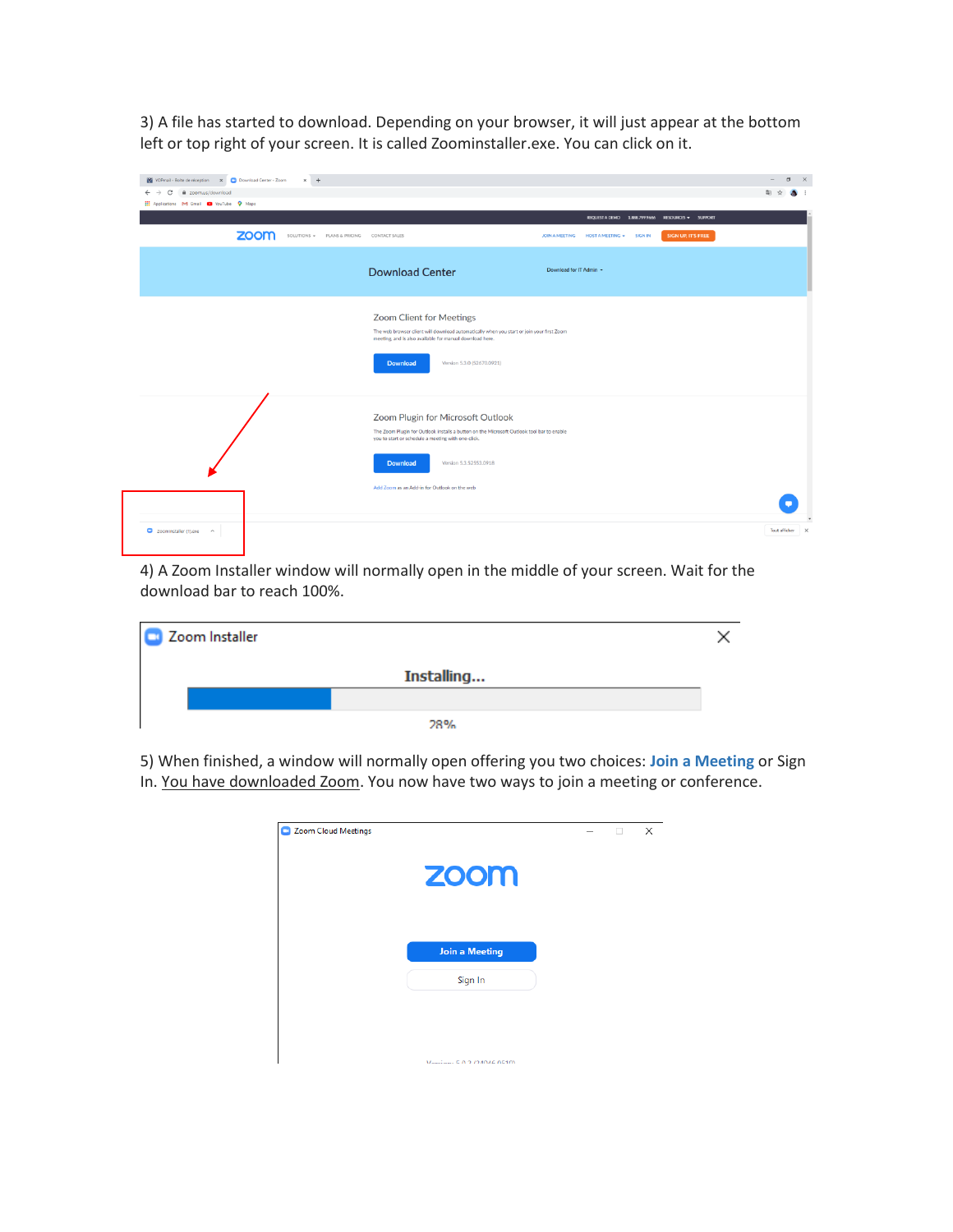6) First option: On this new screen offering you to join the meeting, you can click on **Join a Meeting** and enter the meeting / conference code number that was communicated to you in the top white frame.

| Zoom                                 | $\times$ |                                                 |
|--------------------------------------|----------|-------------------------------------------------|
| <b>Join Meeting</b>                  |          |                                                 |
| 53                                   |          | Write the code<br>you were given<br><b>HERE</b> |
| Annabelle                            |          |                                                 |
| Remember my name for future meetings |          |                                                 |
| Do not connect to audio              |          |                                                 |
| Turn off my video                    |          |                                                 |
| Join<br>Cancel                       |          |                                                 |

7) In the second white frame, you can write your name, so that you can be identified by other participants. Once done, you can click **Join**.

8) You must now wait for the door to be virtually opened for you. Enjoy your conference!

| Please wait for the host to start this meeting.          |  |
|----------------------------------------------------------|--|
| This is a recurring meeting                              |  |
| Centre ABC Centre ABC's Personal Meeting Room            |  |
| <b>Test Computer Audio</b>                               |  |
| If you are the host, please login to start this meeting. |  |